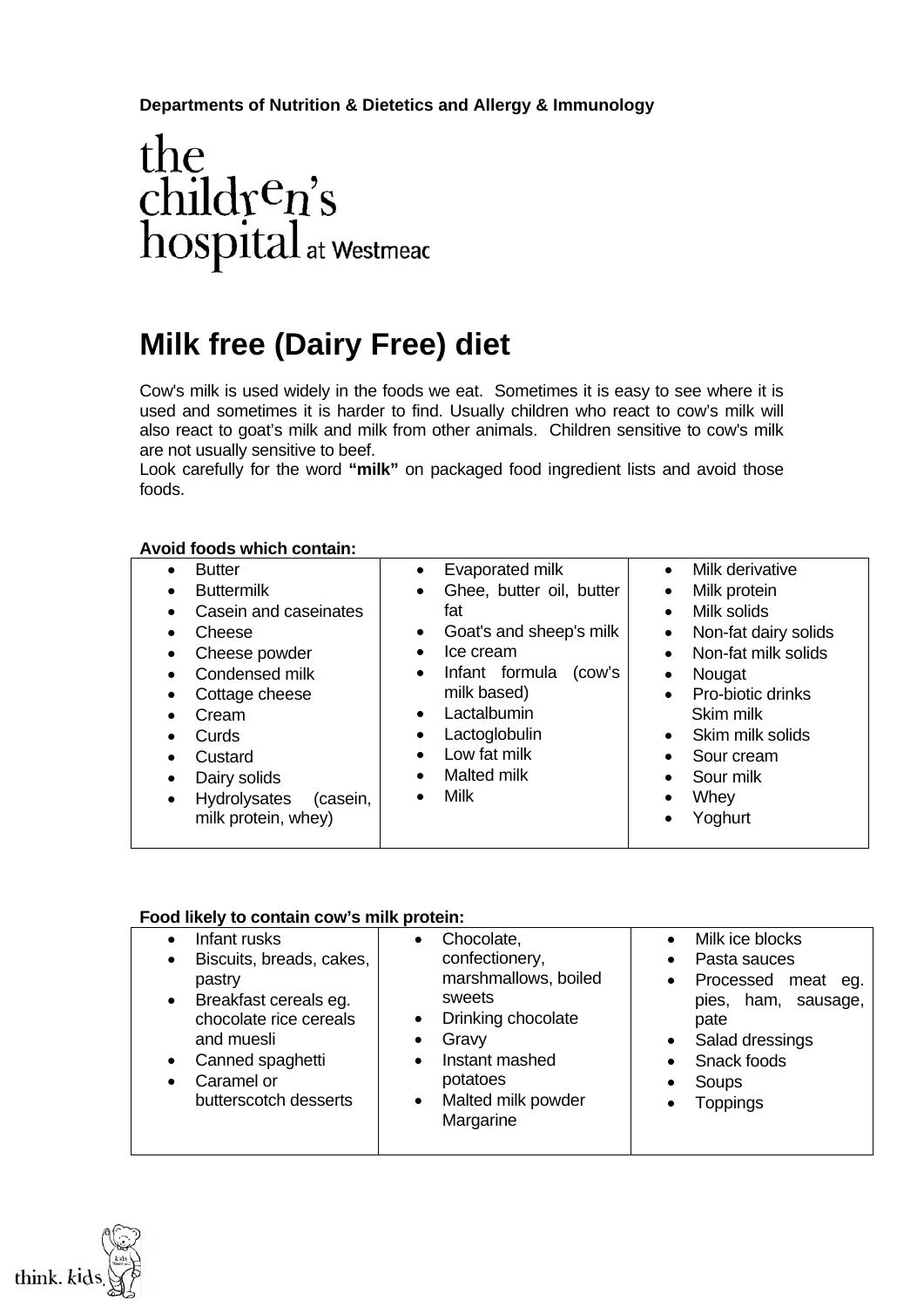### **Cow's milk substitutes**

| Instead of:                           | <b>Use</b>                                            |
|---------------------------------------|-------------------------------------------------------|
| Cow's milk infant formula for a child | Breast milk, soy formula, hydrolysed formula or amino |
| less than I year of age               | acid formula. Speak with a medical professional to    |
|                                       | choose the right one based on your child's diagnosis  |
| Cow's milk for a child over 1 year of | Soy drink - choose one with more than 120mg calcium   |
| age                                   | /100mls soy drink                                     |
|                                       | Rice drink - choose one with more than 120mg calcium  |
|                                       | /100mls rice drink                                    |
|                                       |                                                       |
| Yoghurt                               | Soy yoghurt                                           |
| Cheese, sour cream                    | Soy cheese, soy sour cream                            |
| Ice cream                             | Soy ice cream, sorbet, milk free gelato               |
| Butter and margarine                  | Milk free margarine eg Becel®, Sundew®, Nuttelex®     |
|                                       |                                                       |

**Some soy products may contain small amounts of cow's milk protein and may need to be avoided if your child is highly allergic.** Ask your doctor or dietitian. **These include:** 

- Soy yoghurt (a milk-based starter may be used)
- Sov cheese (may contain casein).

Note: Toffuti brand sour cream, cream cheese and cheese is milk free

### **Milk and Nut-Free Chocolates**

- **Sweet William** milk chocolate/ tangerine milk chocolate (dairy free, gluten free, lactose free, peanut free) chocolate spread (gluten free, lactose free, dairy free, peanut free) available in Woolworths, Coles (health food isle), IGA (confectionery isle), health food shops. www.sweet william.com.au
- **Kinnerton** milk/dark chocolate (nut free, dairy free, gluten free, egg free) available at Big W, Target, Aldi, Darrell Lea, Kmart., Myer, Sugar Fix
- **Willow** chocolate bars, Christmas, Easter and Valentine novelties, frogs Available 03 9587 1079 or via www.allergyblock.com.au

### **For more information**

- www.chw.edu.au/parents/factsheets/#allergy
- Australian Society of Clinical Immunology and Allergy (ASCIA) [www.allergy.org.au](http://www.allergy.org.au/)
- FSANZ Food Standards Australia and New Zealand for information on food labelling [www.foodstandards.gov.au](http://www.foodstandards.gov.au/)

| Dietitian: |  |
|------------|--|
| Telephone: |  |